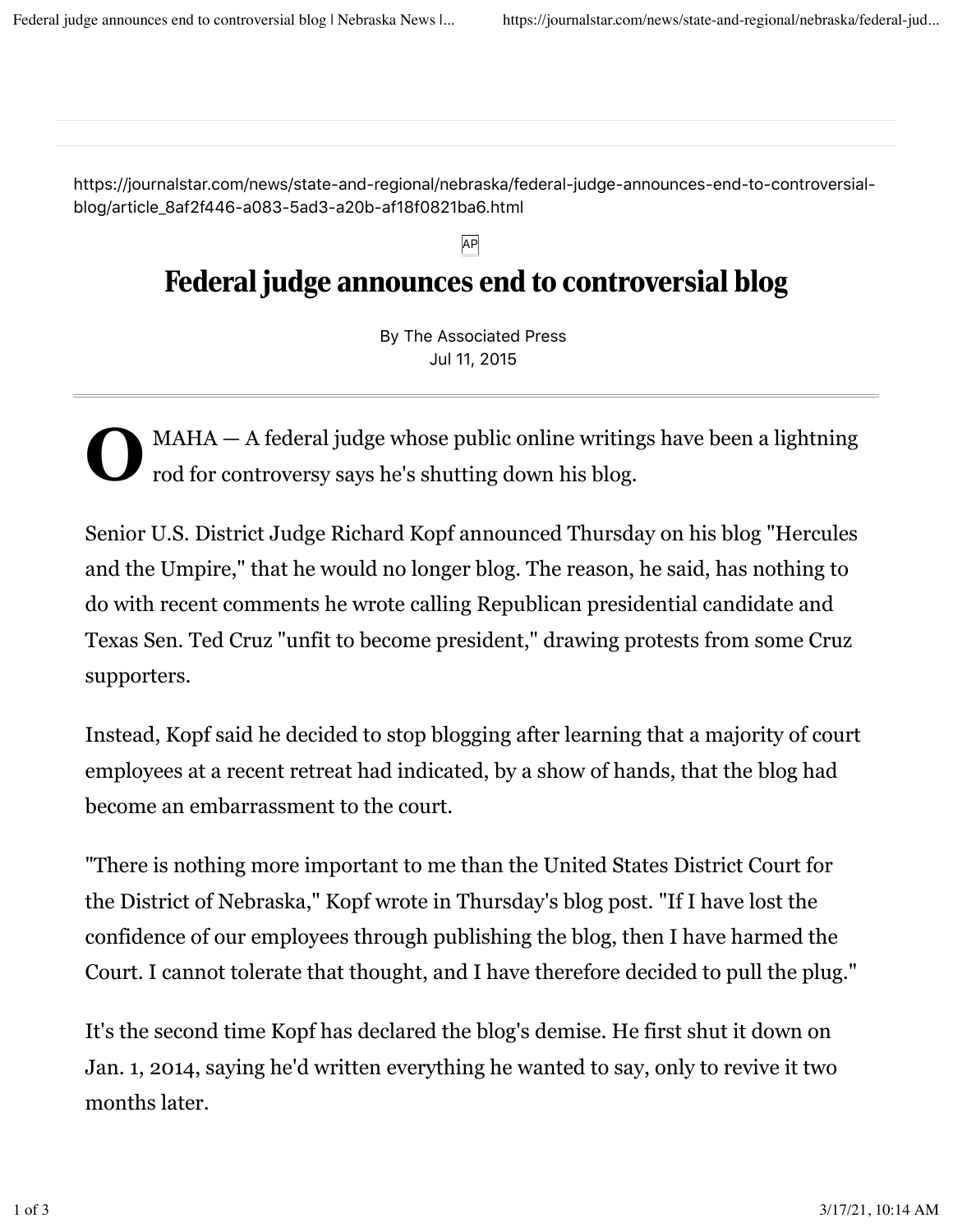This time, the judge said, he means it.

Kopf has posted everything from videos of his grandkids to writings about his battle with cancer to opinions on various court cases. In 2013, he told Congress to "go to hell" for allowing a brief federal government shutdown. His post in March 2014, in which he called himself "a dirty old man" and suggested that young women attorneys need to dress more conservatively in court, drew a firestorm of criticism.

In June 2014, the judge used an obscene reference to suggest that the U.S. Supreme Court should not have heard a case in which it found that some businesses can, because of their religious beliefs, choose not to comply with the federal health care law's requirement that contraception coverage be provided to workers at no extra charge.

None of those controversies pressured him to end the blog, he said. Neither did Chief U.S. District Judge Laurie Smith Camp nor any other official ask him to stop blogging, he said.

Kopf declined to comment when reached at his home Saturday.

Kopf said in his final post that he would close the blog to comments next week, but archive what's already been written so that it remains accessible online.